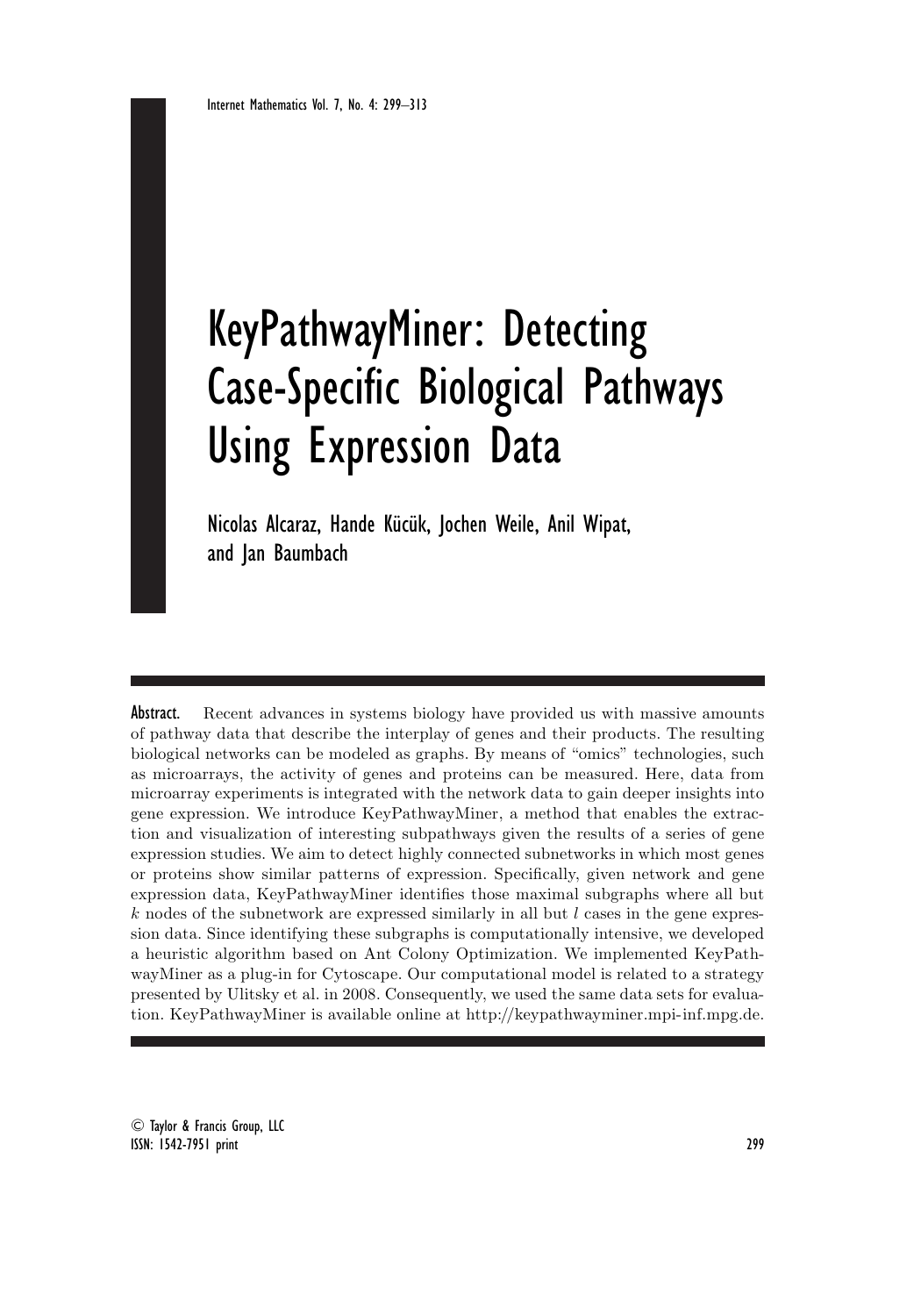# 1. Introduction

Currently, there are genome sequences for several thousand organisms available in the National Center for Biotechnology Information (NCBI) databases [Sayers et al. 10]. However, these data provide only the first step in understanding how complex organisms evolve and how cells modulate their behavior when exposed to changing environmental conditions. Using different experimental conditions we can unravel systems of molecular interactions that control the expression and activity of genes and proteins. The results of such experiments allow the construction of systems biology models. This approach has the potential to revolutionize the investigation of complex diseases for which a deeper understanding of the interplay of many genes and proteins is crucial; cancer and neurodegenerative diseases may serve as examples here.

To date, networks and gene expression are typically studied in isolation. There are many approaches that aim to identify typical statistical network features, such as scale-free distributions [Balaji et al. 06], network centralities, or hub nodes [Assenov et al. 08]. Other approaches address overrepresented network patterns [Hartsperger et al. 10]. On the other hand, microarray experiments, for example, can be performed on a set of patients suffering a certain disease. Clustering approaches may be applied to the resulting data to find sets of genes with similar expression behavior across all patients. In a similar fashion, we may also cluster the patients to unravel cases in which most genes correlate in their expression, e.g., to identify subcategories of cancer [Wittkop et al. 10].

One of the major problems is the huge amount of available data, which is growing continuously. To date (October 2011), there are over half a million samples in the Gene Expression Omnibus database GEO [Edgar et al. 02]. Furthermore, there are 50 million interactions in the STRING database [Jensen et al. 09], 155,578 protein–protein interactions in IntAct [Aranda et al. 10], and about 33,420 reactions in the Reactome database [Croft et al. 10].

In previous work, Ulitsky et al. presented a method for finding a "dysregulated pathway, which is a minimal connected subnetwork with at least  $k$  nodes differentially expressed in all but l analyzed samples" [Ulitsky et al. 08]. In other words, they combine biological network data with gene expression data. The aim is the identification of subnetworks that show a similar behavior over many expression samples. However, finding maximal connected subnetworks that maximize a given scoring function based on all nodes of the reported subnetworks is NP-hard [Ideker et al. 02]. Therefore, Ulitsky et al. simplified the problem by searching for minimal connected subgraphs with at least  $k$  nodes. Furthermore, they preprocessed each node individually: To be considered, an underlying gene has to be differentially expressed in all but  $l$  cases. However, this causes a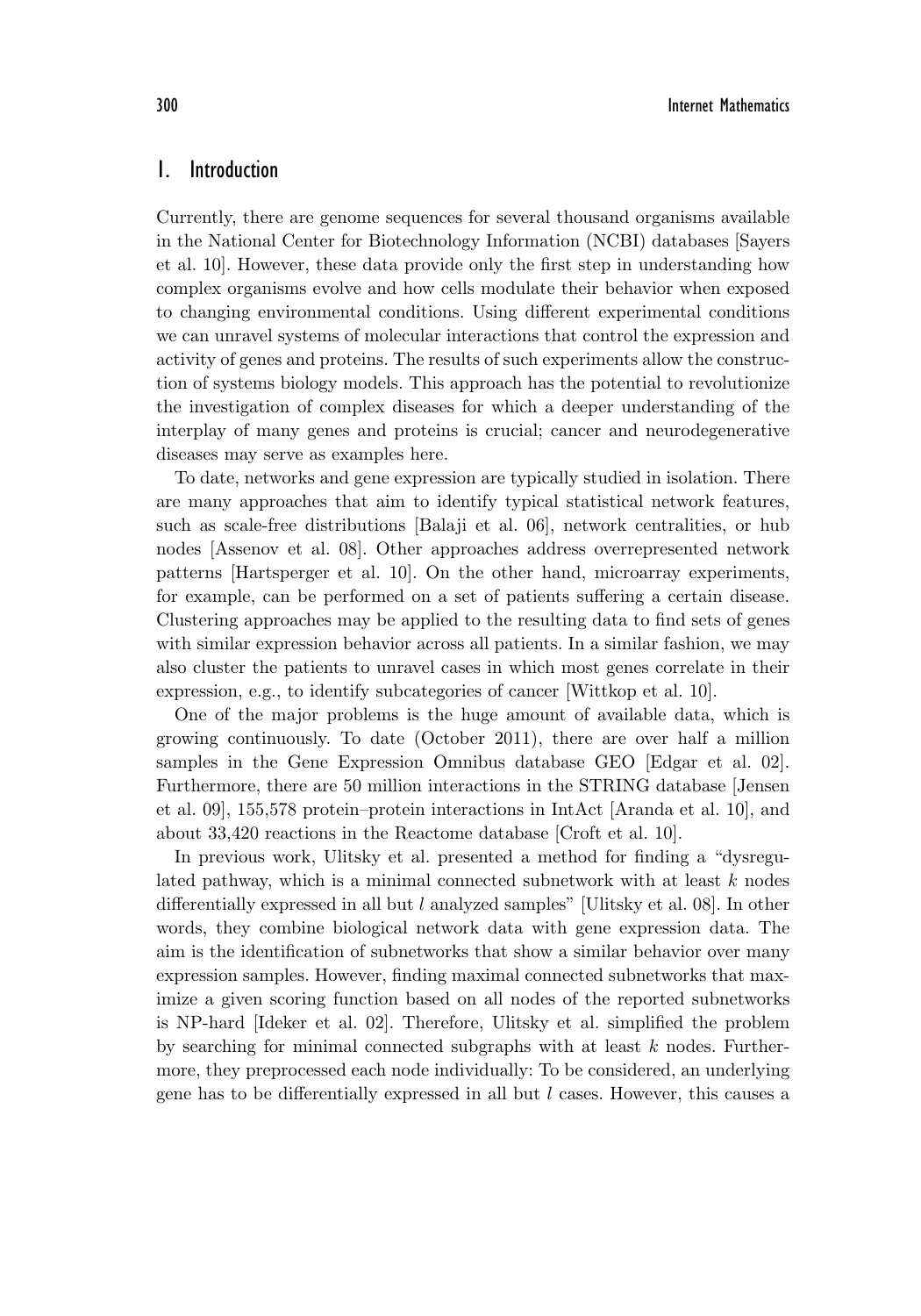practical problem: A suitable value for  $k$  has to be determined, but  $k$  is generally unknown a priori. If there is no subgraph of, for example, ten nodes or more, the algorithm needs to be restarted with a smaller value of the parameter  $k$ .

In this paper, we present a similar approach but model the underlying biological question slightly differently. We introduce KeyPathwayMiner, a method to detect all maximal connected subnetworks in which all but k nodes are differentially expressed in all but l analyzed samples. Since we formulate a maximization problem and allow for noise in the network as well as the gene expression data (the *exceptions* k and l), the user does not need to know the minimal number of nodes. We simply report all subgraphs in which all nodes but  $k$  are dysregulated in all but  $l$  samples. Furthermore, we offer different scoring functions for the reported pathways. Since the maximization problem is computationally hard, we developed and implemented an adapted Ant Colony Optimization (ACO) procedure. In the following sections, we provide formal definitions, introduce the ACO approach, and finally test KeyPathwayMiner on the same data sets used in [Ulitsky et al. 08].

## 2. Methods and Data

#### 2.1. Definitions

Let  $G = (V, E)$  be a graph representing a biological network in which all  $v \in V$ represent genes or gene products (e.g., proteins, metabolites) and edges  $(v, u) \in$ E stand for known physical, regulatory, or genetic interactions between two nodes v and u. We define the matrix  $C_{p \times q}$  as follows:

 $C_{ij} =$  $\sqrt{ }$  $\int$  $\overline{\mathcal{N}}$ 1 if gene i is differentially overexpressed in case  $j$ ,  $-1$  if gene i is differentially underexpressed in case j, 0 otherwise.

Let  $Z: V \to \{-1,0,1\}^q$  be a mapping of vertex v to its corresponding qdimensional vector row in C. We compute the number of differentially expressed cases of vertex v as

$$
R(v) = \sum_{j=1}^{q} |Z_j(v)|.
$$

Furthermore, we define a set of vertices  $D(k, l) \subset V$  that satisfies the following conditions:

1.  $D(k, l)$  induces a connected component in  $G$ .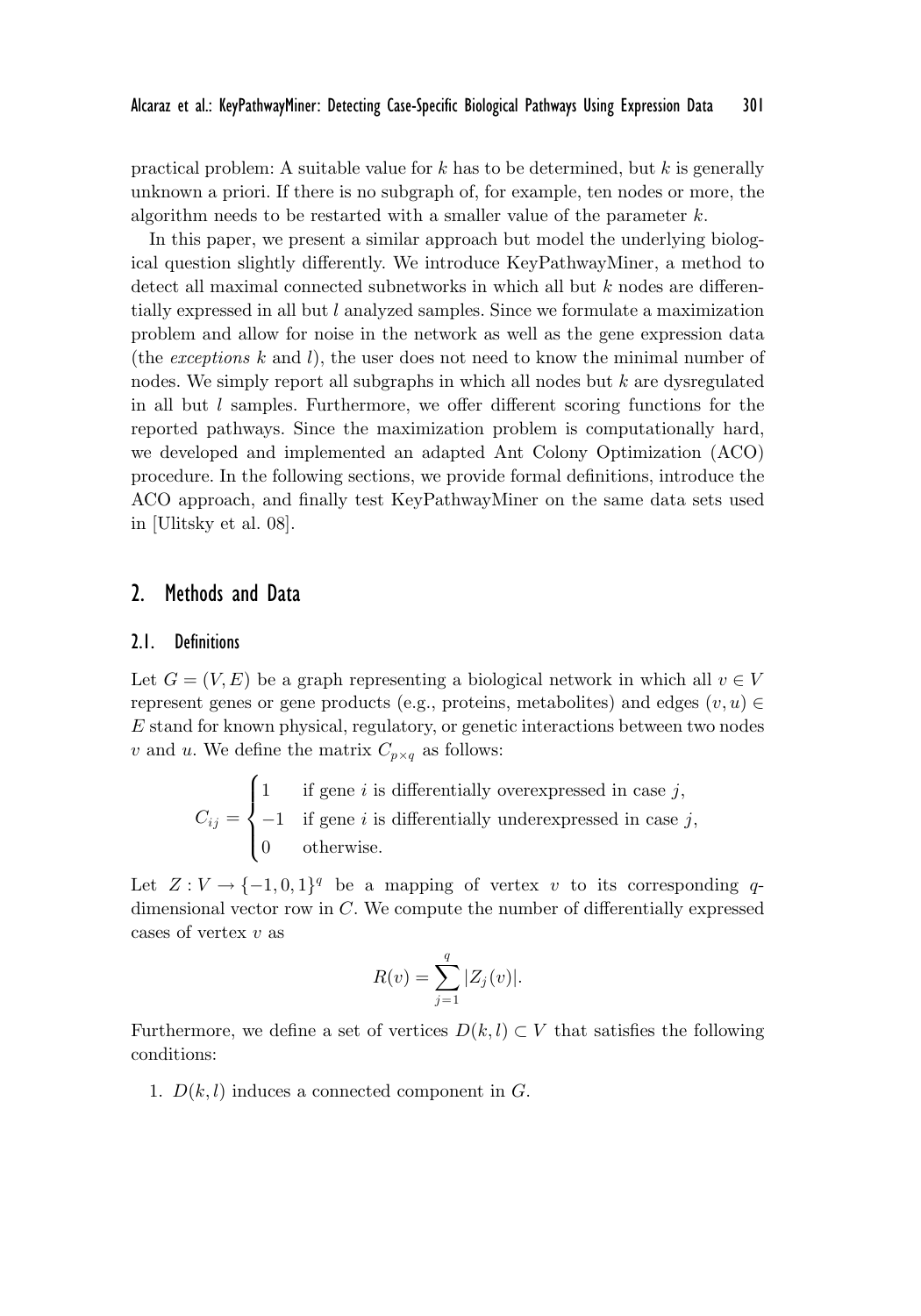2. With the exception of at most k vertices, all other vertices  $v \in D(k, l)$  have  $l \leq R(v) \leq q.$ 

Given a graph  $G(V, E)$ , a matrix  $C_{p \times q}$ , and parameters k,l, our goal is to find maximal sets  $D(k, l)$  such that  $D(k, l) \subseteq D'(k, l) \Longrightarrow D(k, l) = D'(k, l)$ . In other words, we are searching for maximal connected components of differentially expressed genes.

#### 2.2. Running Time

We can find maximal  $D(k, l)$  sets exactly by first labeling each node in the graph either as a differentially expressed node if  $R(v) \geq q - l$  or otherwise as an exception node.

Hence, we may construct a graph  $G'$  by first removing all exception nodes from G. Afterward, we compute all connected components. For each connected component  $V_{\text{cc}} \subseteq V$  left in G we create a new node  $v' \in V(G')$  with weight  $w(v') = |V_{\text{cc}}|$ . Finally, we insert all exception nodes in  $G'$  and create an edge between each exception node  $u \in G'$  and weighted node v' if  $\exists v \in V_{cc}$  such that  $\exists (u, v) \in E(G)$ .

All exception nodes are now a vertex cover in  $G'$ , and no edges exist between weighted nodes; if there were, we would have merged them in the construction of  $G'$ . Hence, all edges in  $G'$  are incident to at least one exception node. See Figure 1 for an example.



**Figure 1.** A new compressed graph (right) is constructed from the original (left). In this process, all connected differentially expressed nodes are merged into a single weighted node. Also, if at least one node in the original uncompressed connected component is connected to an exception (black) node, then an edge from its corresponding weighted differentially expressed node to the black node exists (color figure available online).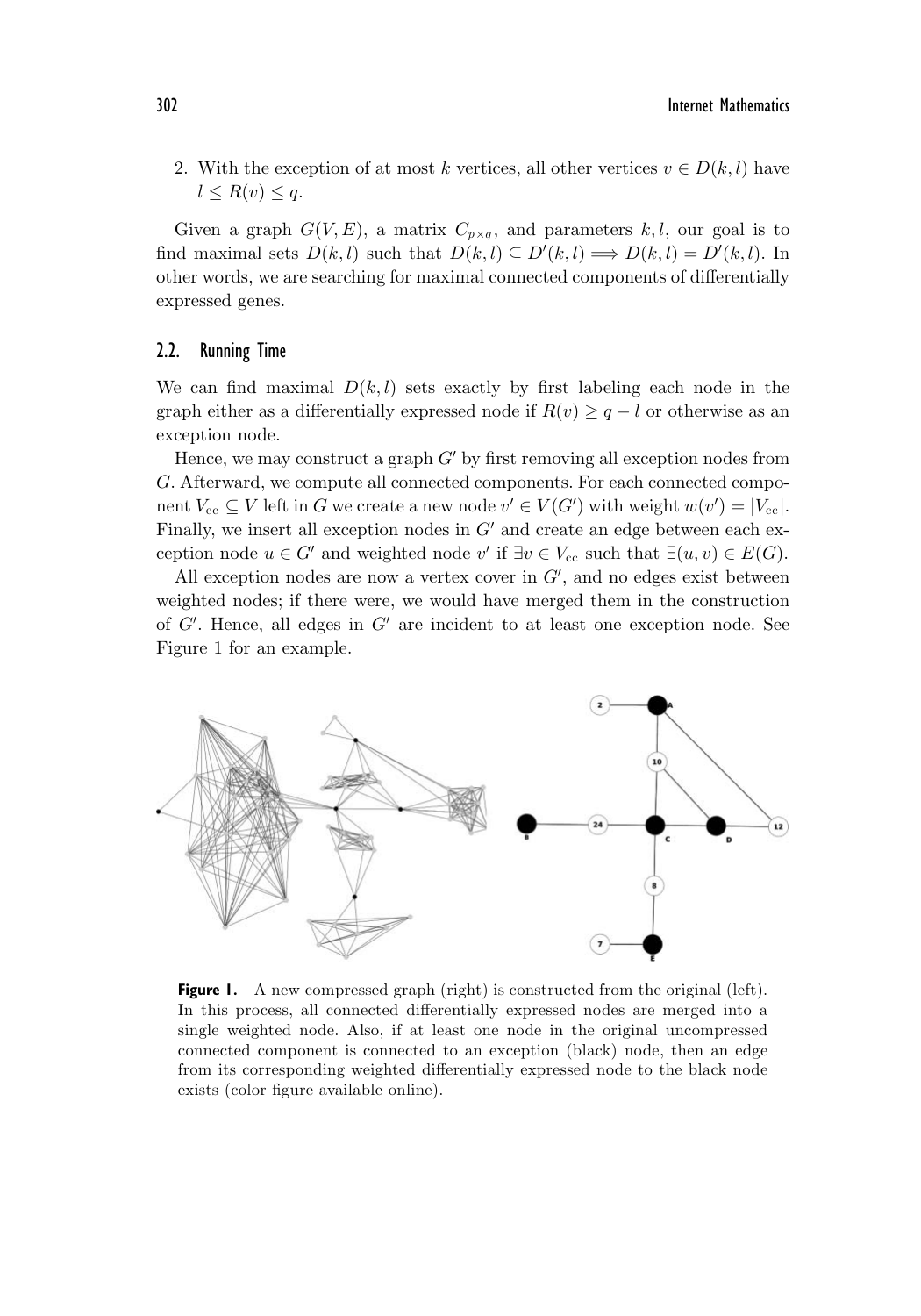

**Figure 2.** Exception graph for  $k = 2$  (color figure available online).

We finally construct a third graph  $G''$  consisting of all the black nodes in  $G'$  by adding an edge between two black nodes in  $G''$  if there is a path containing at most  $k-2$  other black nodes in G' (see Figures 2 and 3 for examples). Finding  $D(k, l)$  sets in G is then equivalent to computing all paths of length  $k-1$  in  $G''$ .

Constructing G' takes  $O(|E| * |V| + |E|)$  in the worst case, constructing G" can take up to  $O(|V|^3)$ , and computing all paths of length  $k-1$  can be accomplished in  $O(|V|^k)$ . Hence, the overall running time is bounded by  $O(|V|^k)$ .

### 2.3. Finding Maximal Sets with Ant Colony Optimization

Finding maximal sets can become infeasible for large networks and large values of k. In order to find maximal sets  $D(k, l)$  in a reasonable amount of time, we applied the widely known Ant Colony Optimization (ACO) strategy to our algorithm. ACO is a bio-inspired probabilistic algorithm used mainly for solving hard computational problems that can be formulated using graph theory. An extensive explanation of ACO and its variants has been given in [Dorigo and Stuetzle 04]. Here, we give a brief summary of the algorithm's basic elements that were used in our approach.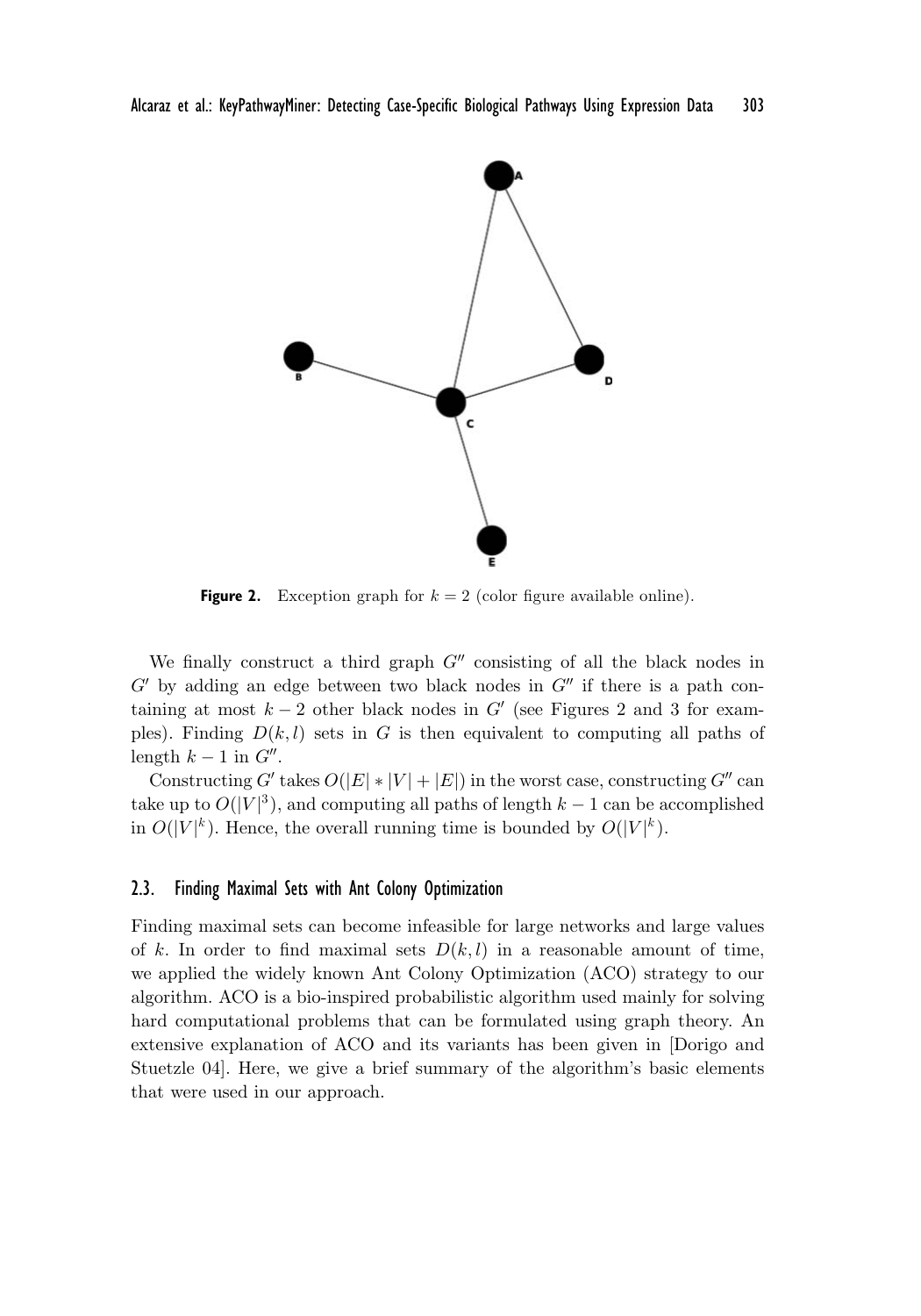

**Figure 3.** Exception graph for  $k = 3$  (color figure available online).

A set of ants is initially placed on the vertices of the graph. The start vertex for each ant can be chosen randomly or arbitrarily (e.g., based on some heuristic). In the next step, each ant chooses an edge incident to the vertex  $v$  where it is currently located by utilizing the following probability function:

$$
p_{uv} = \frac{\tau_{uv}^{\alpha} \eta_{uv}^{\beta}}{\sum_{v \in N(u)} \tau_{uv}^{\alpha} \eta_{uv}^{\beta}}.
$$

Here,  $\tau$  is the amount of pheromone placed on edge  $u, v \in E$ ,  $\eta$  is the desirability of the edge, and  $\alpha, \beta$  are parameters that control the importance of the pheromone and the desirability of the edge, respectively. In order to give higher preference to edges connected to highly differentially expressed nodes, we set the desirability of an edge  $\eta_{uv} = R(v)$  to the number of differentially expressed cases in the opposite vertex.

Once an edge is chosen, the ant will move to the corresponding vertex at the other end, remembering the edge it has visited, and again will try to move to a new edge using the same probability function. If a dead end is reached, the ant is allowed to jump back to previously visited nodes with still unvisited edges incident to them. Also, ants will be allowed to visit only up to  $k$  nodes that are not differentially expressed in at least  $q - l$  cases, thus ensuring that all ants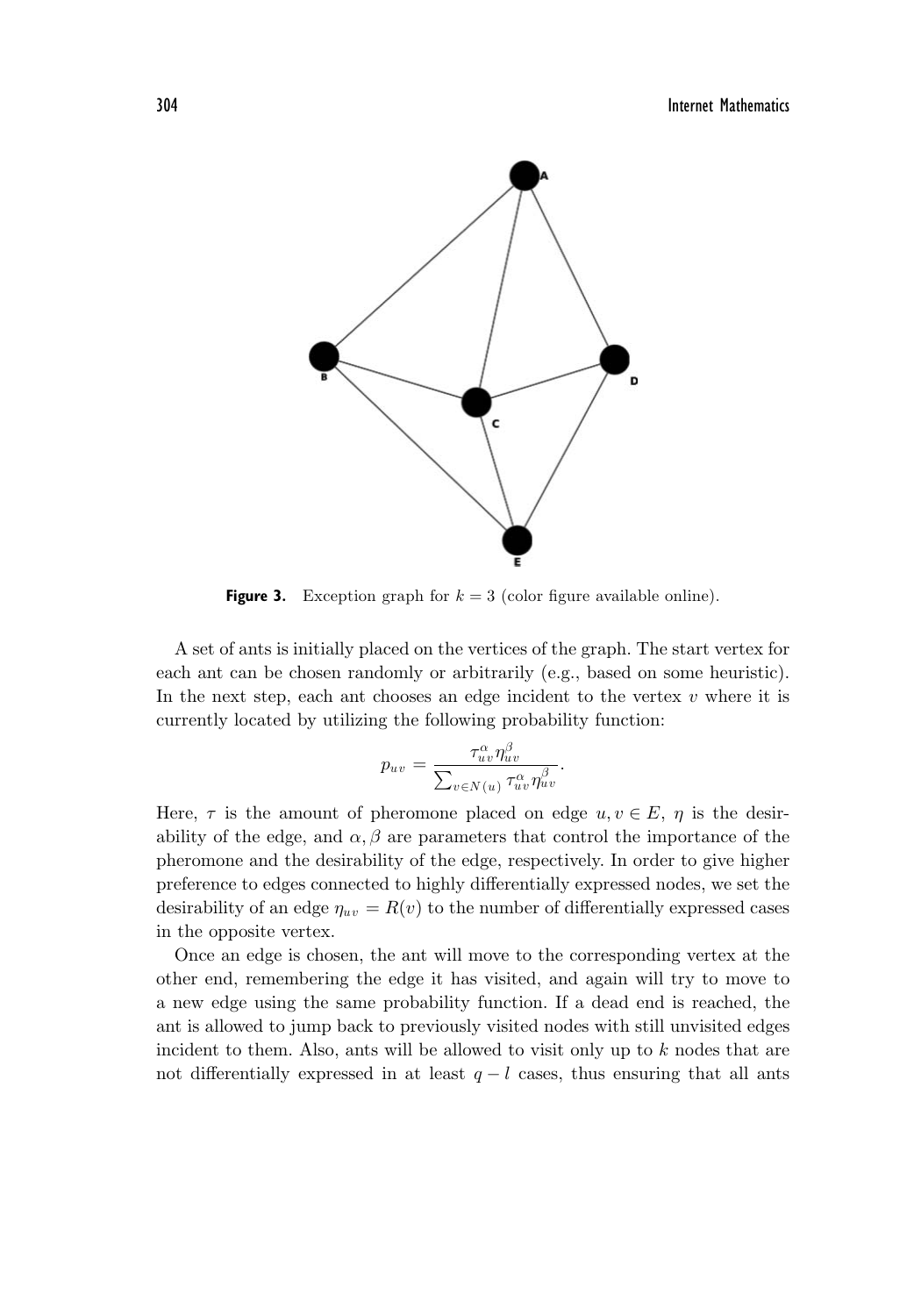

**Figure 4.** Largest subnetwork found for  $k = 8$ . Dark grey nodes represent exception nodes, squared nodes are genes also reported as part of the Huntington's disease KEGG pathway, nodes with dark borders are HD modifiers, **Figure 4.** Largest subnetwork found for k = 8. Dark grey nodes represent exception nodes, squared nodes are genes also reported as part of the Huntington's disease KEGG pathway, nodes with dark borders are HD modifiers, and nodes with italic font are also part of the calcium signaling pathway.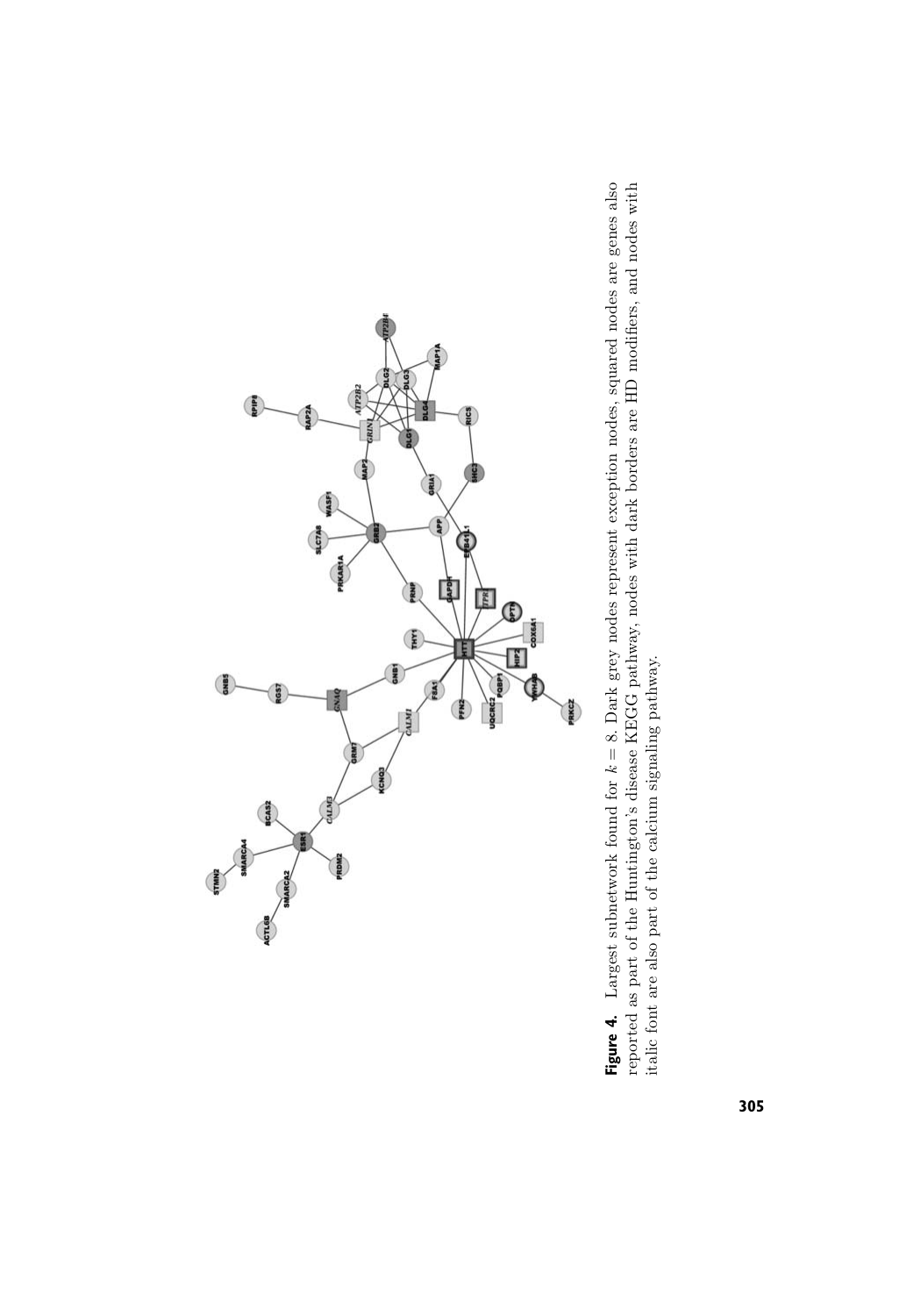report a valid differentially expressed pathway. Once all ants have found their respective solutions, they will drop pheromone on all the edges visited based on the quality of the solution found. The general pheromone update function for each ant s is

$$
\tau_{uv}^s = (1 - \rho)\tau_{uv}^s + \Delta \tau_{uv}^s,
$$

where  $\rho \in [0, 1]$  is a parameter that controls the pheromone decay rate and  $\triangle \tau_{uv}^s$ is the pheromone drop function. Since we are looking for maximal connected components, we implemented each ant s to drop pheromone in an amount proportional to the number of nodes reported in the pathway  $(\triangle \tau_{uv}^s = |V(D_s)|)$ . See Algorithm 1 for a formal description.

The algorithm ensures that no ant will visit more nodes or edges than are contained in a valid differentially expressed pathway. Let  $D_{\text{max}}$  be the largest differentially expressed pathway contained in G. Then in the worst case,  $D_{\text{max}} =$  $|V|$ , and every ant will visit  $|E|$  edges of this pathway, resulting in a worst-case running time of  $O(|S| * |E|)$  for each generation S of ants.

# 3. Results and Discussion

## 3.1. Analysis of Huntington's Disease Expression Profiles

Huntington's disease (HD) is a degenerative neurological disorder caused by a genetic defect on chromosome number four that encodes a mutated version of the huntingtin (HTT) protein. The pathology of HD has been extensively described. However, the behavior of mutated HTT protein and its effect at the molecular level, especially in the human brain, are not completely understood. Recent studies have shown that mutant huntingtin interferes with the function of widely expressed transcription factors, suggesting that gene expression may be altered in a variety of tissues in HD.

We tested our method with the same human protein interaction network and expression data sets as utilized in [Ulitsky et al. 08] for Huntington's disease. The expression data sets, which were obtained using oligonucleotide arrays [Hodges et al. 06], consist of 32 unaffected control samples and 38 affected samples taken from the caudate nucleus region of the brain. The protein interaction network consists of 7384 nodes corresponding to Entrez gene identifiers and 23,462 interactions based mostly on small-scale experiments and obtained from several interaction databases. The network and sources information can be obtained from the website http://acgt.cs.tau.ac.il/clean.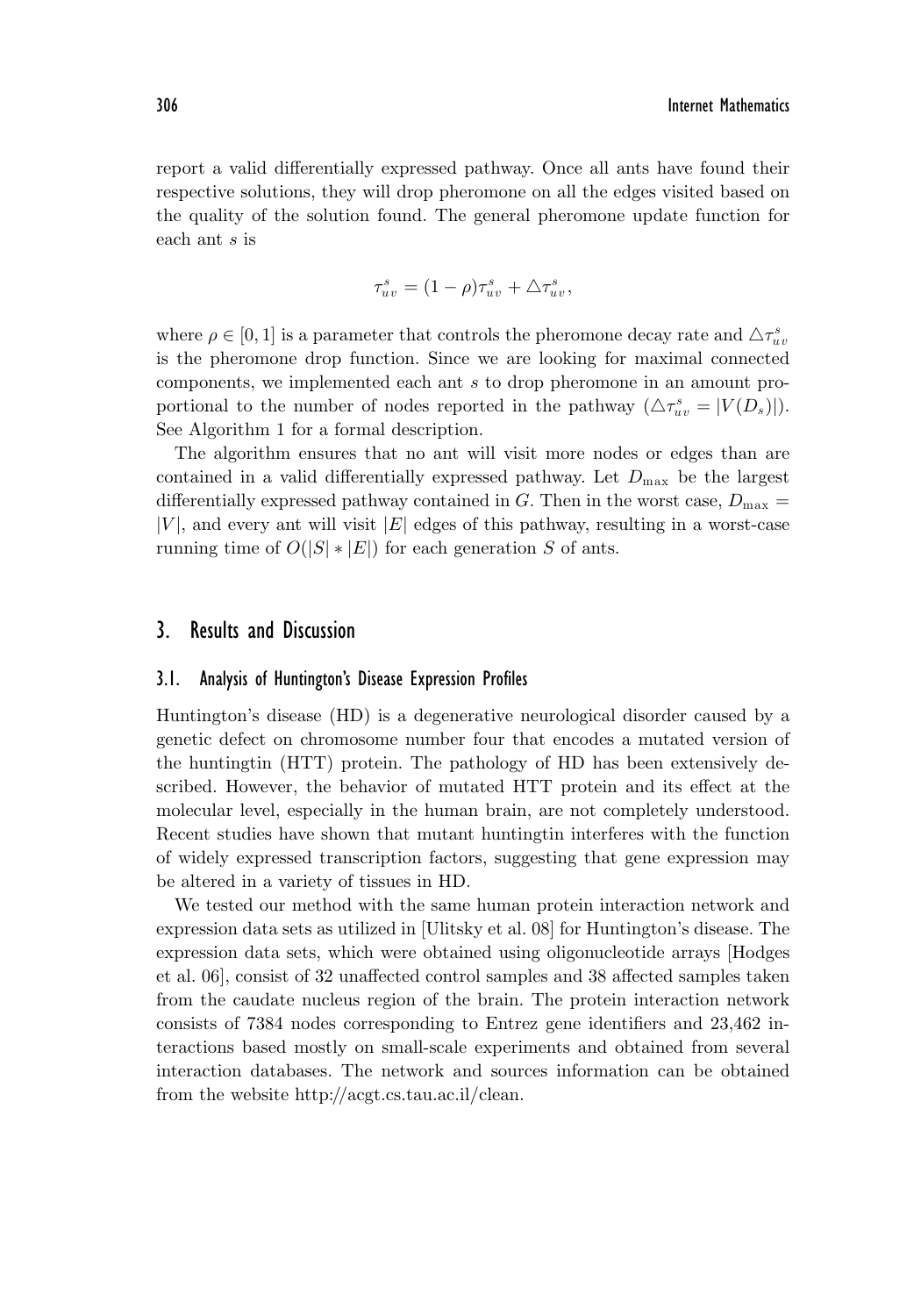| <b>Algorithm 1:</b> Finding maximal sets with ACO.                                                            |  |  |  |  |  |
|---------------------------------------------------------------------------------------------------------------|--|--|--|--|--|
| <b>input</b> : A graph G with corresponding expression mapping $Z$ , a set S of ants,                         |  |  |  |  |  |
| number of allowed gene exceptions $k$ , number of allowed case exceptions $l$ .                               |  |  |  |  |  |
| <b>output:</b> A list L of subgraphs $D_1, D_2, \ldots, D_n$ representing differentially expressed            |  |  |  |  |  |
| pathways                                                                                                      |  |  |  |  |  |
| for all the ants $s$ in $S$ do<br>1                                                                           |  |  |  |  |  |
| $\boldsymbol{2}$<br>$v_{\text{current}} \leftarrow v_{\text{start}};$<br>3                                    |  |  |  |  |  |
| $exceptions \leftarrow 0;$                                                                                    |  |  |  |  |  |
| visited Vertices $\leftarrow \emptyset$ ;                                                                     |  |  |  |  |  |
| visited Edges $\leftarrow \emptyset$ ;<br>stack $\leftarrow \emptyset$ ;                                      |  |  |  |  |  |
| 6<br>$stack. push(v_{current});$<br>7                                                                         |  |  |  |  |  |
| candidateEdges $\leftarrow \varnothing$ ;                                                                     |  |  |  |  |  |
| 8<br>$L \leftarrow \emptyset;$<br>9                                                                           |  |  |  |  |  |
| while stack $\neq \emptyset$ do<br>10                                                                         |  |  |  |  |  |
| candidateEdges $\leftarrow$ {edges incident to $v_{\text{current}}$ } \ visitedEdges;<br>11                   |  |  |  |  |  |
| if exceptions $== k$ then<br>12                                                                               |  |  |  |  |  |
| candidateEdges $\leftarrow$ candidateEdges $\setminus \{(v_{\text{current}}, u) \in E   R(u) < q - l\}$<br>13 |  |  |  |  |  |
| end<br>14                                                                                                     |  |  |  |  |  |
| <b>if</b> candidated Edges $== \emptyset$ then<br>15                                                          |  |  |  |  |  |
| $v_{\text{current}} \leftarrow \text{stack.pop}()$<br>16                                                      |  |  |  |  |  |
| end<br>17                                                                                                     |  |  |  |  |  |
| else<br>18                                                                                                    |  |  |  |  |  |
| chosenEdge $\leftarrow$ choose edge from candidateEdges with probability p;<br>19                             |  |  |  |  |  |
| if $ {\rm candidate}$ dges $ >=2$ then<br>20                                                                  |  |  |  |  |  |
| stack.push $(v_{\text{current}})$<br>21                                                                       |  |  |  |  |  |
| end<br>22                                                                                                     |  |  |  |  |  |
| $v_{\text{current}} \leftarrow$ vertex on opposite end of chosen Edge;<br>23                                  |  |  |  |  |  |
| if $R(v_{\text{current}}) < q - l$ then<br>24<br>$exceptions \leftarrow exceptions + 1$<br>$^{25}$            |  |  |  |  |  |
| end<br>26                                                                                                     |  |  |  |  |  |
| visitedNodes $\leftarrow$ visitedNodes $\cup v_{\text{current}}$ ;<br>27                                      |  |  |  |  |  |
| visitedEdges $\leftarrow$ visitedEdges $\cup$ chosenEdge<br>28                                                |  |  |  |  |  |
| end<br>29                                                                                                     |  |  |  |  |  |
| end<br>30                                                                                                     |  |  |  |  |  |
| $D_s \leftarrow \{\text{visitedNodes}, \text{visitedEdges}\};$<br>31                                          |  |  |  |  |  |
| $L \leftarrow L \cup D_s;$<br>32                                                                              |  |  |  |  |  |
| 33 end                                                                                                        |  |  |  |  |  |
| $34$ return $L$                                                                                               |  |  |  |  |  |
|                                                                                                               |  |  |  |  |  |

We used the same p-values and threshold as Ulitsky et al. for determining differential expression, and we also allowed for up to  $l = 8$  nondifferentially expressed cases for each node for the down-regulated data sets. Table 1 summarizes our results.

In these expression data sets, the huntingtin (HTT) protein is not differentially expressed in more than eight cases, which makes it an exception node in the network. Since Huntington's disease is caused by a mutation in the huntingtin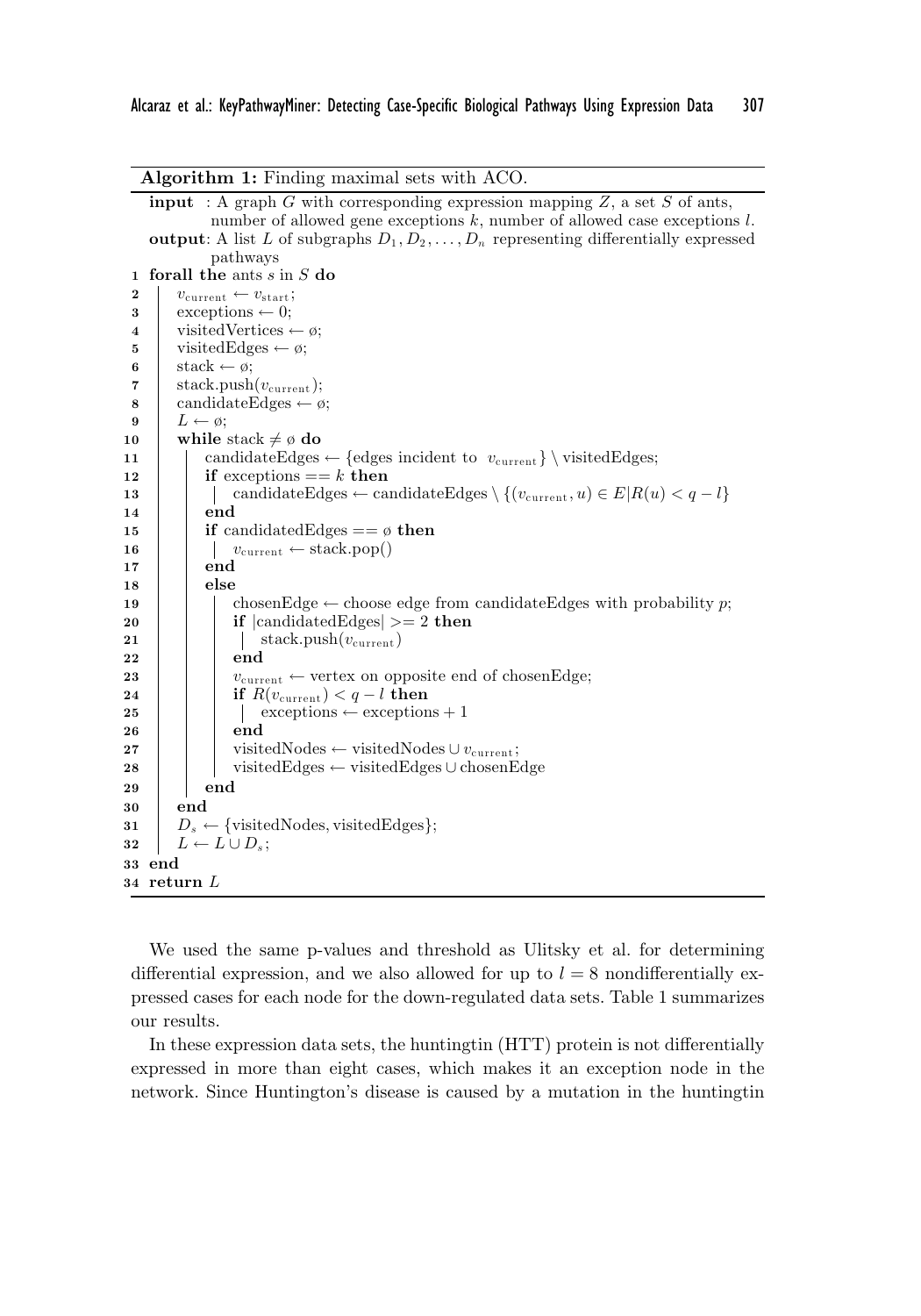

**Figure 5.** (A) The number of nodes (total and nonexception) of the largest subnetwork found for an increasing number of allowed exceptions k. Allowing for more exceptions increases the number of differentially expressed genes included in solutions. (B) The average number of differentially expressed cases per node in the largest subnetworks for an increasing number of allowed exceptions k. Allowing for more node exceptions slightly decreases the average differential expression for the largest subnetworks (color figure available online).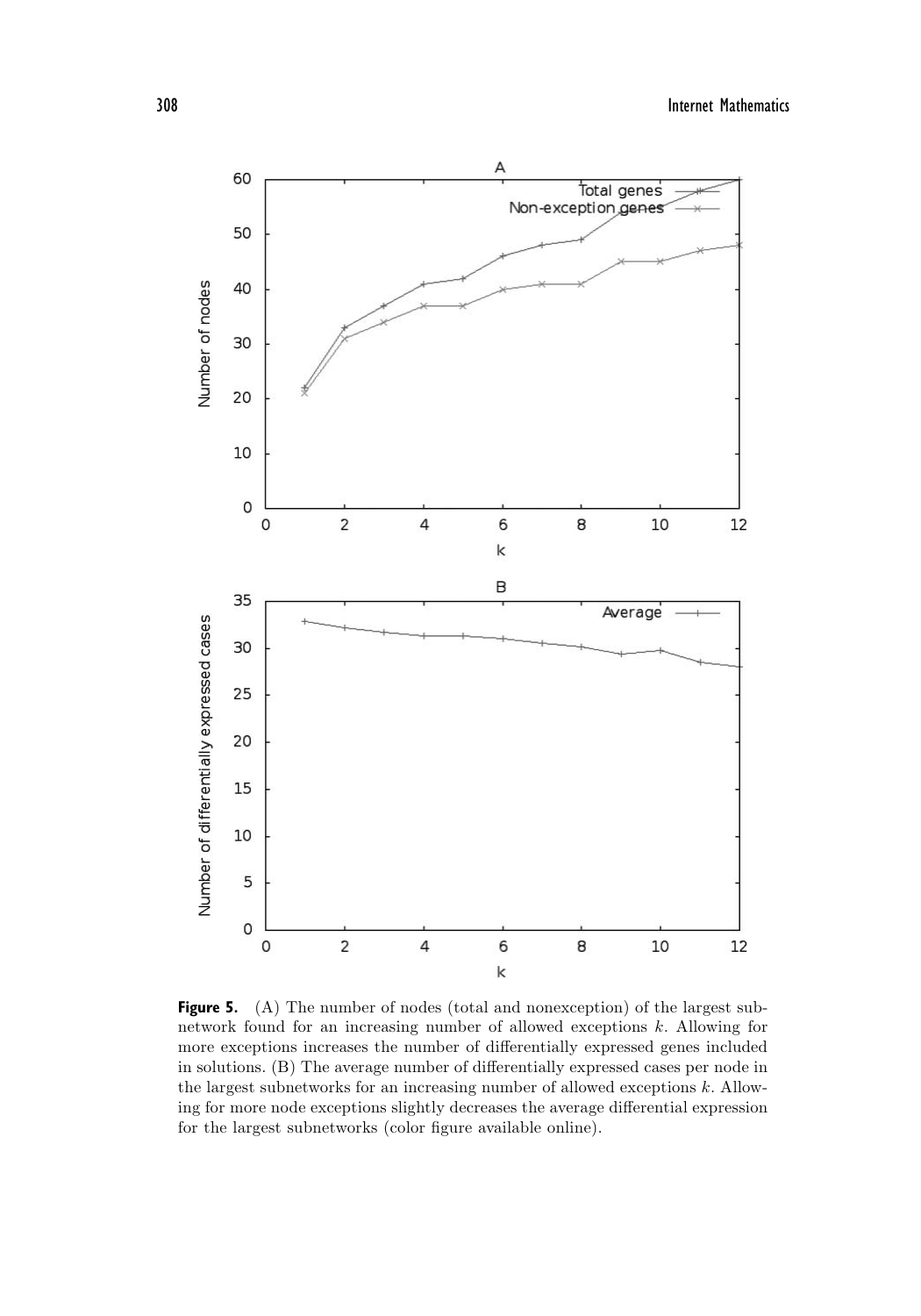|                 | <b>KPM</b> | <b>KPM</b>   | <b>CUSP</b>  | GiGA | <i>iActive-</i> | t-test top     |
|-----------------|------------|--------------|--------------|------|-----------------|----------------|
|                 | $(k = 2)$  | $(k = 8)$    |              |      | Modules         |                |
| Number of genes | 33         | 49           | 34           | 34   | 282             | 34             |
| Contains HTT?   | Yes        | $_{\rm Yes}$ | $_{\rm Yes}$ | No   | No              | N <sub>o</sub> |
| HD modifiers    |            |              | $7*$         | 3    | 12              |                |
| KEGG HD pathway | 8          | 10           | 4            | 0    | 4               |                |
| Calcium pathway | 5          |              | 6            | 5    | 10              |                |

\* This entry was updated from 6 to 7 to account for gene OPTN, which is included in Ulitsky's reported solution but not labeled as HD modifier, though it is reported in [Kaltenbach and Romero 07].

**Table 1.** Gene sets identified as down-regulated in HD caudate nucleus with KeyPathwayMiner (KPM) and compared to the results of [Ulitsky et al. 08] produced with their own CUSP algorithm, GiGA [Breitling et al. 04], jActiveModules [Ideker et al. 02], and the top 34 down-regulated genes with the most significant t-scores.

gene, it may not always lead to a change in expression patterns. Nevertheless, for  $k = 1$ , the HTT gene is still included in the largest subnetwork, which highlights the ability of our method to include important genes in the reported network even if they do not satisfy the user-defined expression threshold l.

For  $k = 2$ , the largest subnetwork found contains 33 nodes (see Figure 6), one fewer than the number in the largest subnetwork reported by Ulitsky et al. However, our network contains only two exception nodes, seven genes that have been reported as HD modifiers in [Kaltenbach and Romero 07], eight genes that are included in the KEGG HD pathway (twice as many as in Ulitsky's solution), and also five genes from the calcium signaling pathway, which is known to have an important role in the development of HD [Rockabrand et al. 07].

As k increases, we allow more exception nodes to be reported, and the size of the highest-scoring subnetworks significantly increases, highlighting the ability of our method to find "bridge" exception nodes. Such nodes connect two or more highly differentially expressed regions that can play an important role in HD. These bridge nodes would have been disregarded if the expression profiles had been analyzed in isolation. For example, for  $k = 8$ , the size of the largest subnetwork found (see Figure 4) rises to 49 nodes, and also two additional genes are included from both the KEGG and the calcium signaling pathways. Three of these new genes (GNAQ, ATP2B4, DLG4) are exception genes, which again reinforces the importance of allowing nondifferentially expressed nodes to be reported in the solutions.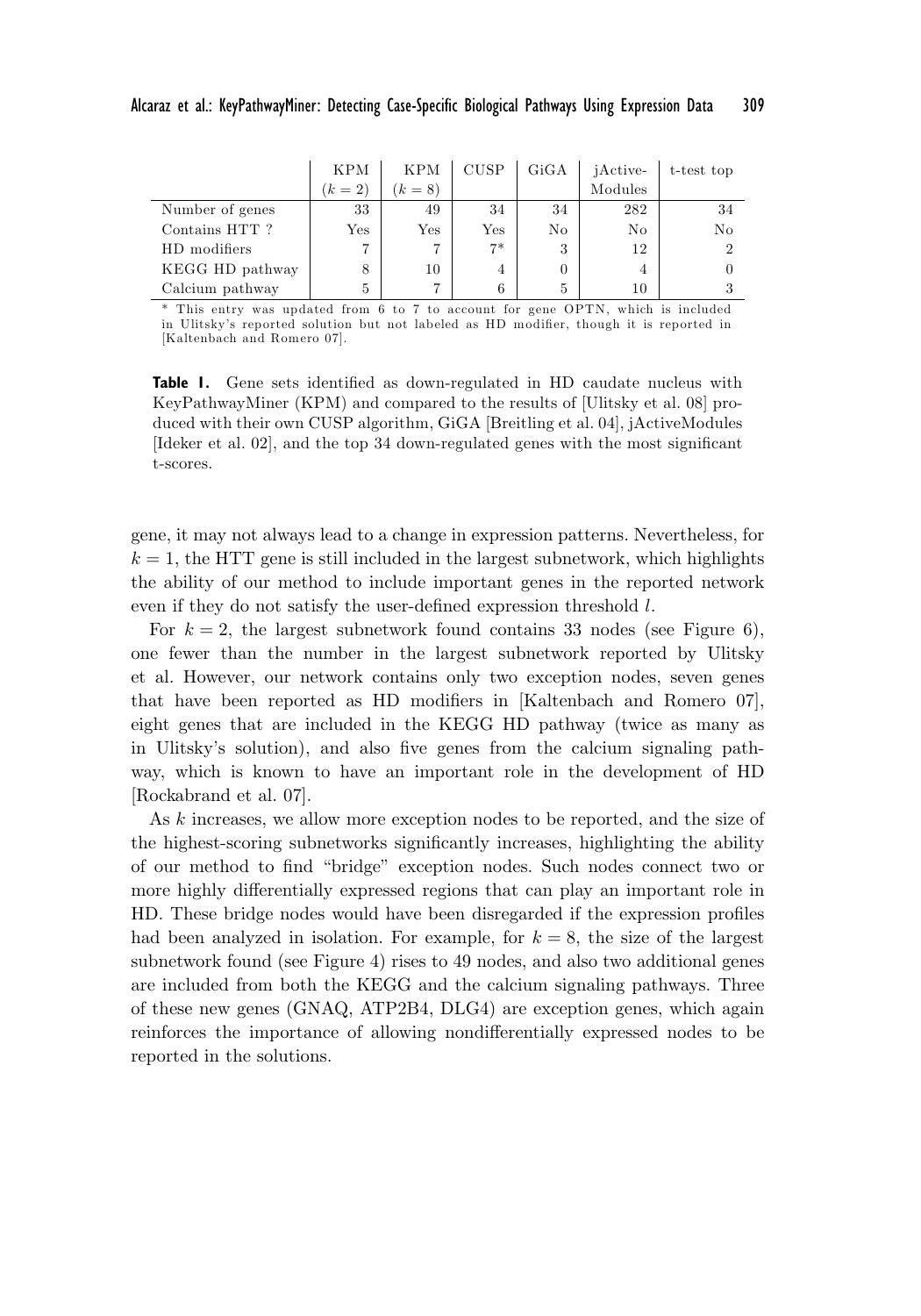

**Figure 6.** Largest subnetwork found for  $k = 2$ . Dark grey nodes represent exception nodes, squared nodes are genes also reported as part of the Huntington's disease KEGG pathway, nodes with dark borders are HD modifiers, **Figure 6.** Largest subnetwork found for k = 2. Dark grey nodes represent exception nodes, squared nodes are genes also reported as part of the Huntington's disease KEGG pathway, nodes with dark borders are HD modifiers, and nodes with italic font are also part of the calcium signaling pathway.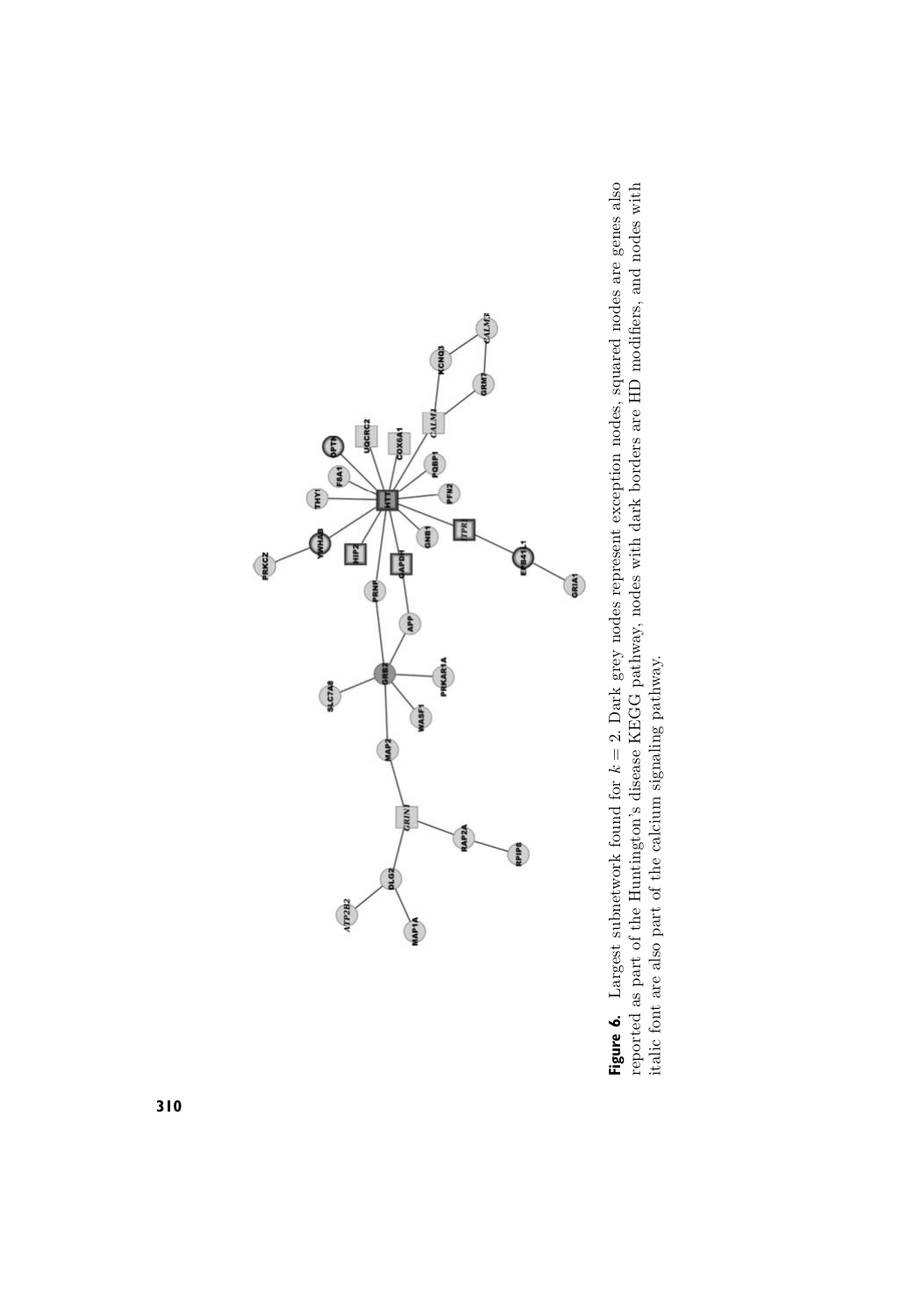It should be noted that allowing more exception nodes decreases the average number of differentially expressed cases for the whole subnetwork. However, this decrease is not large compared to the number of differentially expressed nodes that are included in potentially better solutions (see Figure 5). This difference is due to the fact that our method aims to include nodes that have a high number of differentially expressed cases with higher probability and thus reports results that have a higher biological relevance.

## 4. Conclusion

We have presented KeyPathwayMiner, a tool for the identification of highly connected subnetworks that show similar expression behavior in a given set of gene expression studies. KeyPathwayMiner is available as a Cytoscape plug-in and as a Java library. In contrast to [Ulitsky et al. 08], we model the biological question as a maximization problem. We report all maximal subnetworks in which all but k nodes are differentially expressed in all but  $l$  cases. In the future, we will integrate KeyPathwayMiner with the Ondex data integration framework [Köhler et al. 06]. Furthermore, we will investigate the application of the method to proteomics and metabolomics data (mass spectrometry and ion mobility spectrometry).

Acknowledgments. HK and JB are grateful for financial support from the Cluster of Excellence for Multimodal Computing and Interaction (MMCI), Germany. NA would also like to acknowledge the Max Planck Institute for Informatics (MPII) and the International Max Planck Research School (IMPRS) for their financial support. JW and AW would like to acknowledge funding from the Biotechnology and Biological Sciences Research Council (BBSRC) Systems Approaches to Biological Research (SABR) initiative (Grant number BB/F006039/1). Furthermore, we wish to thank Igor Ulitsky (Whitehead Institute) for providing us with the data sets used in this study.

## References

[Aranda et al. 10] B. Aranda, P. Achuthan, Y. Alam-Faruque, I. Armean, A. Bridge, et al. "The Intact Molecular Interaction Database in 2010." *Nucleic Acids Res.* 38 (2010), Database issue, D525–31.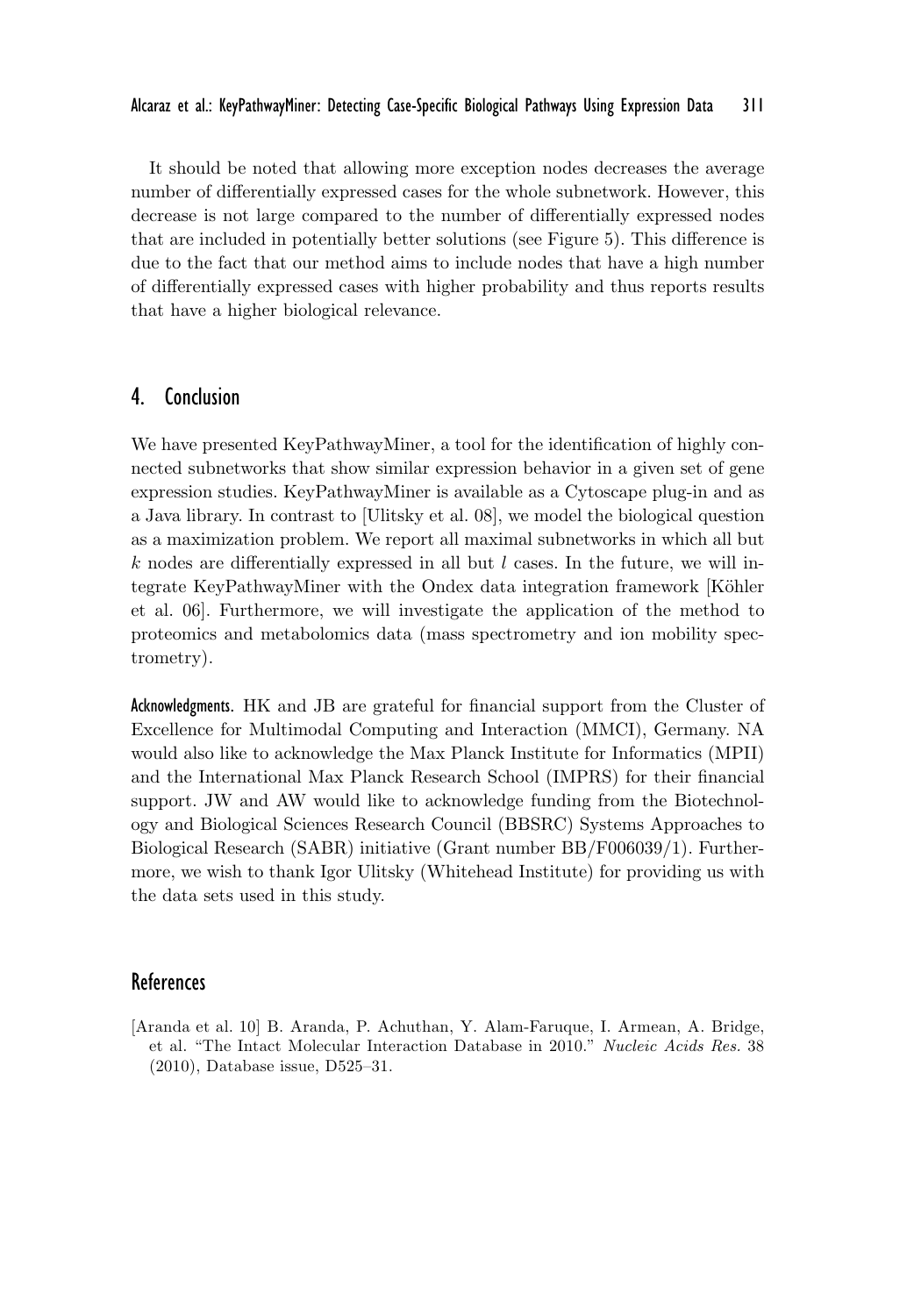- [Assenov et al. 08] Yassen Assenov, Fidel Ramírez, Sven-Eric Schelhorn, Thomas Lengauer, and Mario Albrecht. "Computing Topological Parameters of Biological Networks." *Bioinformatics* 24:2 (2008), 282–284.
- [Balaji et al. 06] S Balaji, M Iyer Lakshminarayan, L Aravind, and M Madan Babu. "Uncovering a Hidden Distributed Architecture behind Scale-Free Transcriptional Regulatory Networks." *J. Mol. Biol.* 360:1 (2006), 204–212.
- [Breitling et al. 04] Rainer Breitling, Anna Amtmann, and Pawel Herzyk. "Graph-Based Iterative Group Analysis Enhances Microarray Interpretation." *BMC Bioinformatics* 5:1 (2004), 100+.
- [Croft et al. 10] David Croft, Gavin O'Kelly, Guanming Wu, Robin Haw, Marc Gillespie, et al. "Reactome: A Database of Reactions, Pathways and Biological Processes." *Nucleic Acids Res.* 39 (2010), D691–D697.
- [Dorigo and Stuetzle 04] M. Dorigo and T. Stuetzle. *Ant Colony Optimization*. MA: The MIT Press, 2004.
- [Edgar et al. 02] Ron Edgar, Michael Domrachev, and Alex E Lash. "Gene Expression Omnibus: NCBI Gene Expression and Hybridization Array Data Repository." *Nucleic Acids Res.* 30:1 (2002), 207–210.
- [Hartsperger et al. 10] Mara L. Hartsperger, Robert Strache, and Volker Stümpflen. "HiNO: An Approach for Inferring Hierarchical Organization from Regulatory Networks." *PLoS One* 5:11 (2010), e13698.
- [Hodges et al. 06] A. Hodges, A. D. Strand, A. K. Aragaki, A. Kuhn, T. Sengstag, et al. "Regional and Cellular Gene Expression Changes in Human Huntington's Disease Brain." *Hum. Mol. Genet.* 15:6 (2006), 965–977.
- [Ideker et al. 02] Trey Ideker, Owen Ozier, Benno Schwikowski, and Andrew F Siegel. "Discovering Regulatory and Signalling Circuits in Molecular Interaction Networks." *Bioinformatics* 18 (Suppl. 1) (2002), S233–240.
- [Jensen et al. 09] Lars J. Jensen, Michael Kuhn, Manuel Stark, Samuel Chaffron, Chris Creevey, et al. "String 8—A Global View on Proteins and Their Functional Interactions in 630 Organisms." *Nucleic Acids Res.* 37 (Database Issue) (2009), D412–416.
- [Kaltenbach and Romero 07] L. Kaltenbach and E. Romero. "Huntingtin Interacting Proteins Are Genetic Modifiers of Neurodegeneration." *PLoS Genet.* 3 (2007), e82.
- [K¨ohler et al. 06] Jacob K¨ohler, Jan Baumbach, Jan Taubert, Michael Specht, Andre Skusa, et al. "Graph-Based Analysis and Visualization of Experimental Results with ONDEX." *Bioinformatics* 22:11 (2006), 1383–1390.
- [Rockabrand et al. 07] E. Rockabrand, N. Slepko, A. Pantalone, V. Nukala, A. Kazanstev, et al. "The First 17 Amino Acids of Huntingtin Modulate Its subcellular Localization, Aggregation and Effects on Calcium Homeostasis." *Human Molecular Genetics* 16 (2007), 61–77.
- [Sayers et al. 10] Eric W Sayers, Tanya Barrett, Dennis A Benson, Evan Bolton, Stephen H Bryant, et al. "Database Resources of the National Center for Biotechnology Information." *Nucleic Acids Res.* 38 (2010), D5–D16.
- [Ulitsky et al. 08] Igor Ulitsky, Richard Karp, and Ron Shamir. "Detecting Disease-Specific Disregulated Pathways via Analysis of Clinical Expression Profiles."